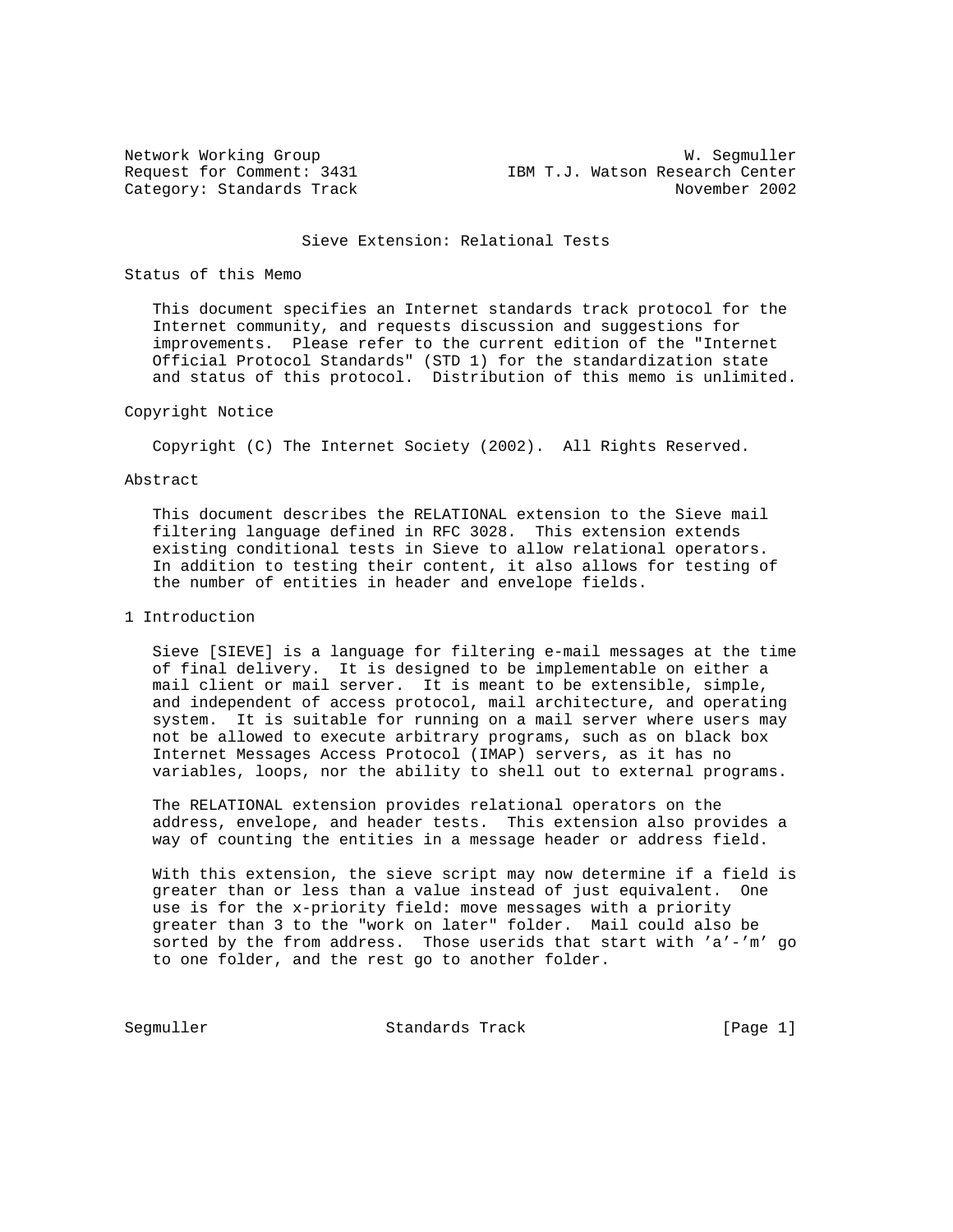The sieve script can also determine the number of fields in the header, or the number of addresses in a recipient field. For example: are there more than 5 addresses in the to and cc fields.

2 Conventions used in this document

 The key words "MUST", "MUST NOT", "REQUIRED", "SHALL", "SHALL NOT", "SHOULD", "SHOULD NOT", "RECOMMENDED", "MAY", and "OPTIONAL" in this document are to be interpreted as described in BCP 14, RFC 2119.

 Conventions for notations are as in [SIEVE] section 1.1, including the use of [KEYWORDS] and "Syntax:" label for the definition of action and tagged arguments syntax, and the use of [ABNF]

 The capability string associated with extension defined in this document is "relational".

3 Comparators

 This document does not define any comparators or exempt any comparators from the require clause. Any comparator used, other than "i;octet" and "i;ascii-casemap", MUST be declared a require clause as defined in [SIEVE].

 The "i;ascii-numeric" comparator, as defined in [ACAP], MUST be supported for any implementation of this extension. The comparator "i;ascii-numeric" MUST support at least 32 bit unsigned integers.

Larger integers MAY be supported. Note: the "i;ascii-numeric" comparator does not support negative numbers.

4 Match Type

 This document defines two new match types. They are the VALUE match type and the COUNT match type.

The syntax is:

 MATCH-TYPE =/ COUNT / VALUE COUNT = ":count" relational-match VALUE = ":value" relational-match relational-match = DQUOTE ( "gt" / "ge" / "lt" / "le" / "eq" / "ne" ) DQUOTE

Segmuller Standards Track [Page 2]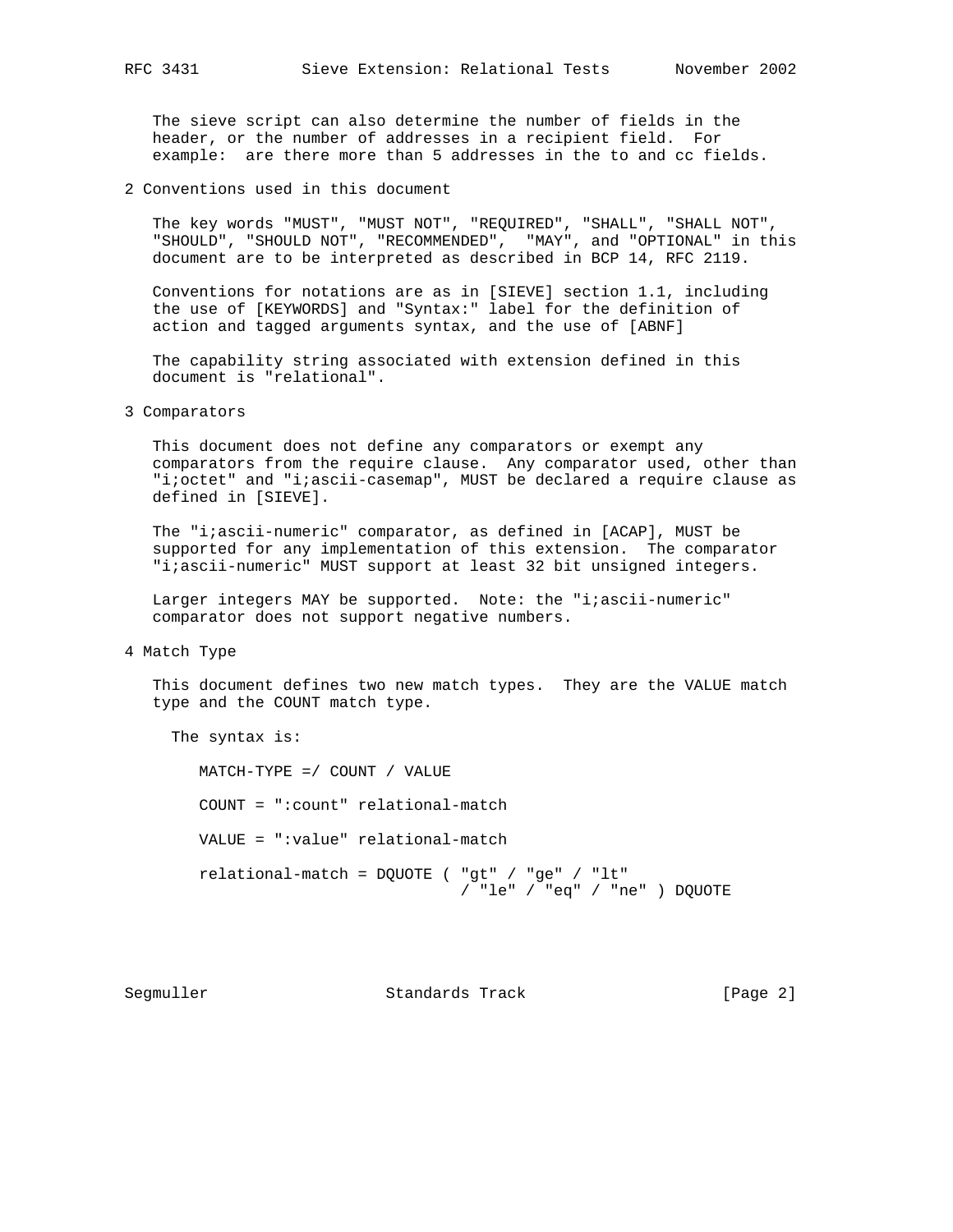#### 4.1 Match Type Value

The VALUE match type does a relational comparison between strings.

 The VALUE match type may be used with any comparator which returns sort information.

 Leading and trailing white space MUST be removed from the value of the message for the comparison. White space is defined as

# SP / HTAB / CRLF

 A value from the message is considered the left side of the relation. A value from the test expression, the key-list for address, envelope, and header tests, is the right side of the relation.

 If there are multiple values on either side or both sides, the test is considered true, if any pair is true.

4.2 Match Type Count

 The COUNT match type first determines the number of the specified entities in the message and does a relational comparison of the number of entities to the values specified in the test expression.

The COUNT match type SHOULD only be used with numeric comparators.

 The Address Test counts the number of recipients in the specified fields. Group names are ignored.

 The Envelope Test counts the number of recipients in the specified envelope parts. The envelope "to" will always have only one entry, which is the address of the user for whom the sieve script is running. There is no way a sieve script can determine if the message was actually sent to someone else using this test. The envelope "from" will be 0 if the MAIL FROM is blank, or 1 if MAIL FROM is not blank.

 The Header Test counts the total number of instances of the specified fields. This does not count individual addresses in the "to", "cc", and other recipient fields.

 In all cases, if more than one field name is specified, the counts for all specified fields are added together to obtain the number for comparison. Thus, specifying ["to", "cc"] in an address COUNT test, comparing the total number of "to" and "cc" addresses; if separate counts are desired, they must be done in two comparisons, perhaps joined by "allof" or "anyof".

Segmuller Standards Track [Page 3]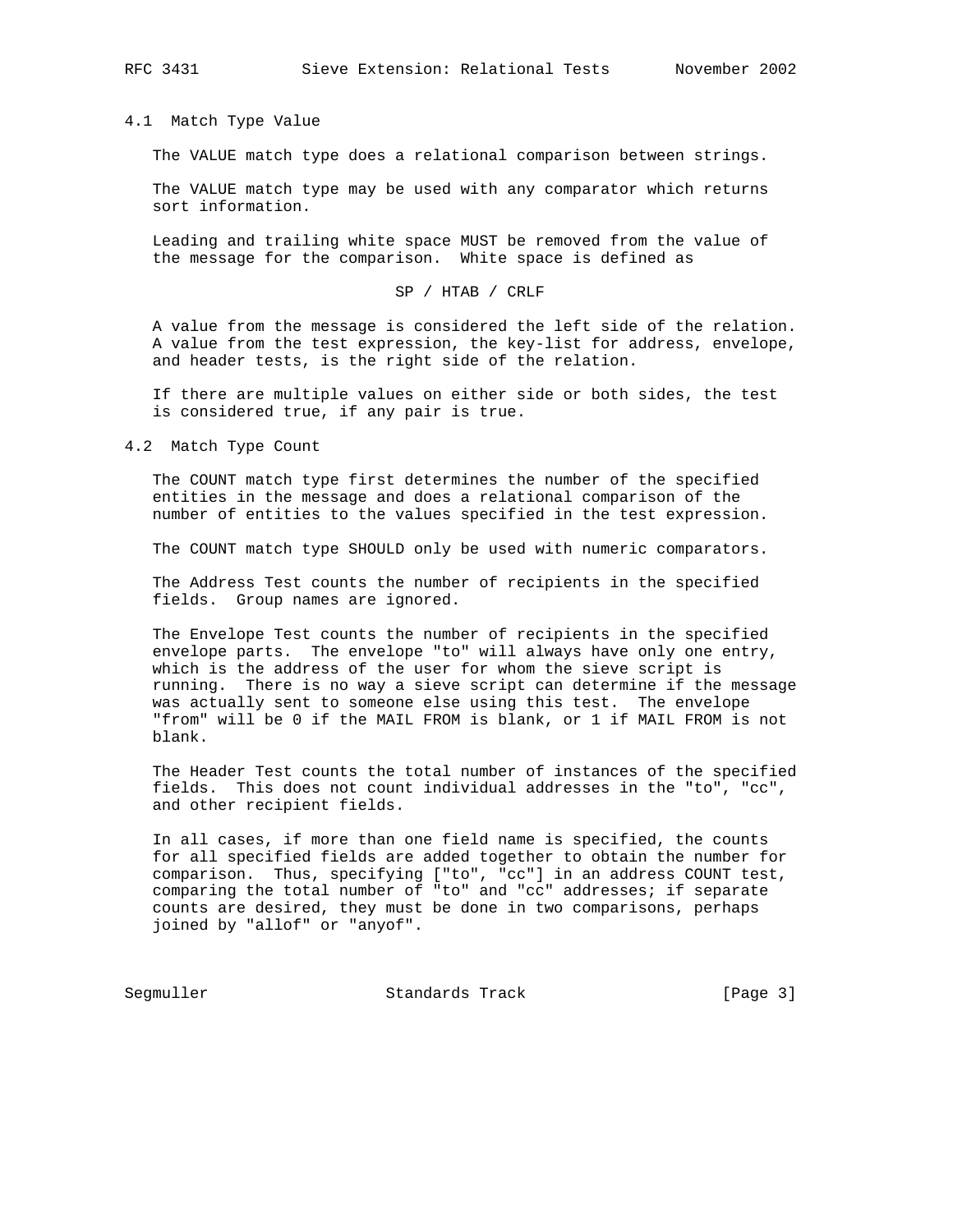```
5 Security Considerations
```
Security considerations are discussed in [SIEVE].

 An implementation MUST ensure that the test for envelope "to" only reflects the delivery to the current user. It MUST not be possible for a user to determine if this message was delivered to someone else using this test.

6 Example

Using the message:

 received: ... received: ... subject: example to: foo@example.com.invalid, baz@example.com.invalid cc: qux@example.com.invalid

The test:

```
 address :count "ge" :comparator "i;ascii-numeric" ["to", "cc"]
 ["3"]
 would be true and the test
   anyof ( address : count "ge" : comparator "i;ascii-numeric"
                    ["to"] ["3"],
            address :count "ge" :comparator "i;ascii-numeric"
                    ["cc"] ["3"] )
 would be false.
 To check the number of received fields in the header, the
 following test may be used:
    header :count "ge" :comparator "i;ascii-numeric"
                   ["received"] ["3"]
 This would return false. But
    header :count "ge" :comparator "i;ascii-numeric"
                     ["received", "subject"] ["3"]
```
would return true.

Segmuller Standards Track [Page 4]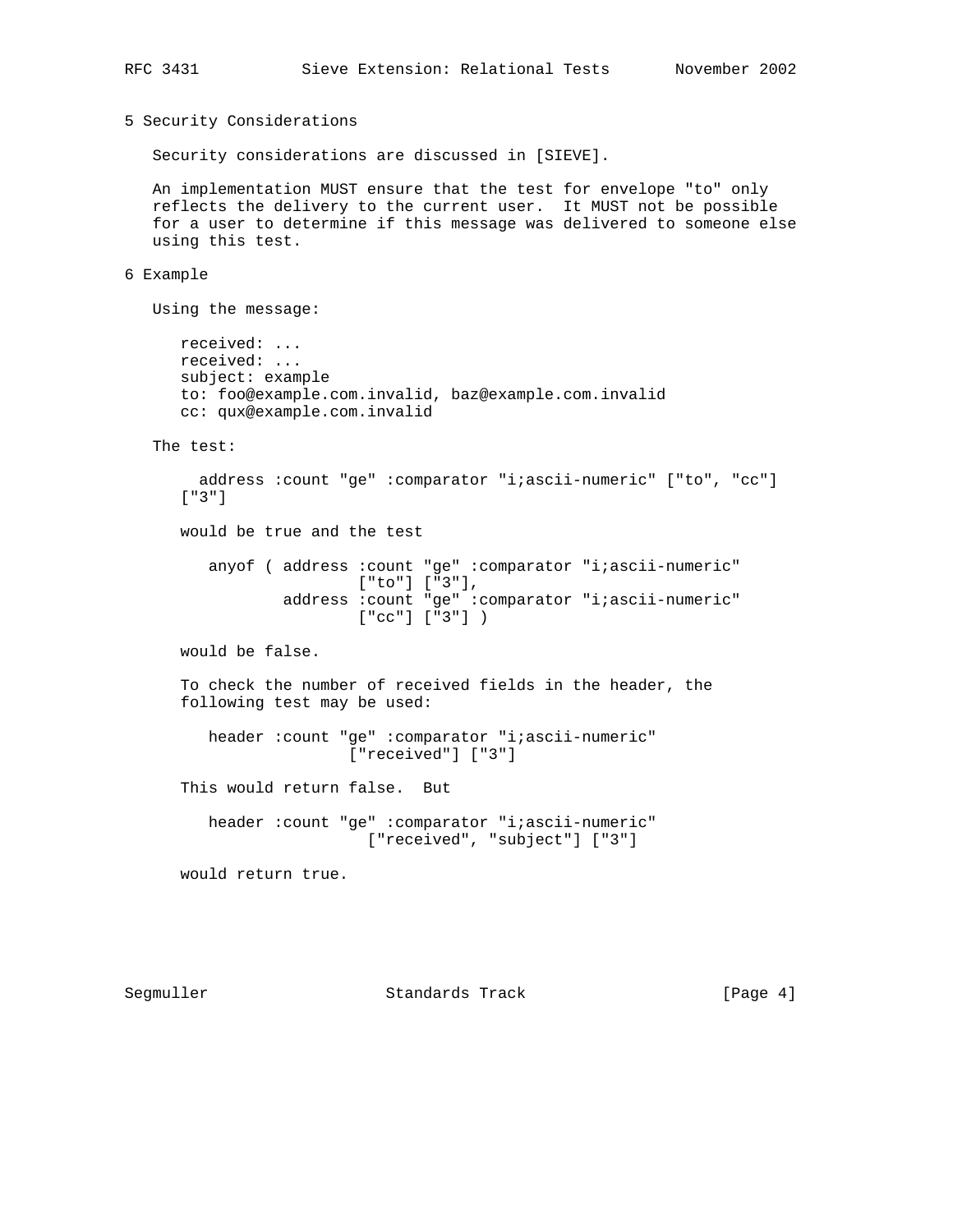```
 The test:
          header :count "ge" :comparator "i;ascii-numeric"
                        ["to", "cc"] ["3"]
   will always return false on an RFC 2822 compliant message [RFC2822],
    since a message can have at most one "to" field and at most one "cc"
    field. This test counts the number of fields, not the number of
    addresses.
7 Extended Example
   require ["relational", "comparator-i;ascii-numeric"];
    if header :value "lt" :comparator "i;ascii-numeric"
             ["x-priority"] ["3"]
    {
      fileinto "Priority";
    }
    elseif address :count "gt" :comparator "i;ascii-numeric"
               ["to"] ["5"]
    {
       # everything with more than 5 recipients in the "to" field
       # is considered SPAM
      fileinto "SPAM";
    }
    elseif address :value "gt" :all :comparator "i;ascii-casemap"
             ["from"] ["M"]
    {
      fileinto "From N-Z";
    } else {
      fileinto "From A-M";
    }
    if allof ( address :count "eq" :comparator "i;ascii-numeric"
                       ["to", "cc"] ["1"] ,
               address :all :comparator "i;ascii-casemap"
                      ["to", "cc"] ["me@foo.example.com.invalid"]
    {
      fileinto "Only me";
    }
```
Segmuller Standards Track [Page 5]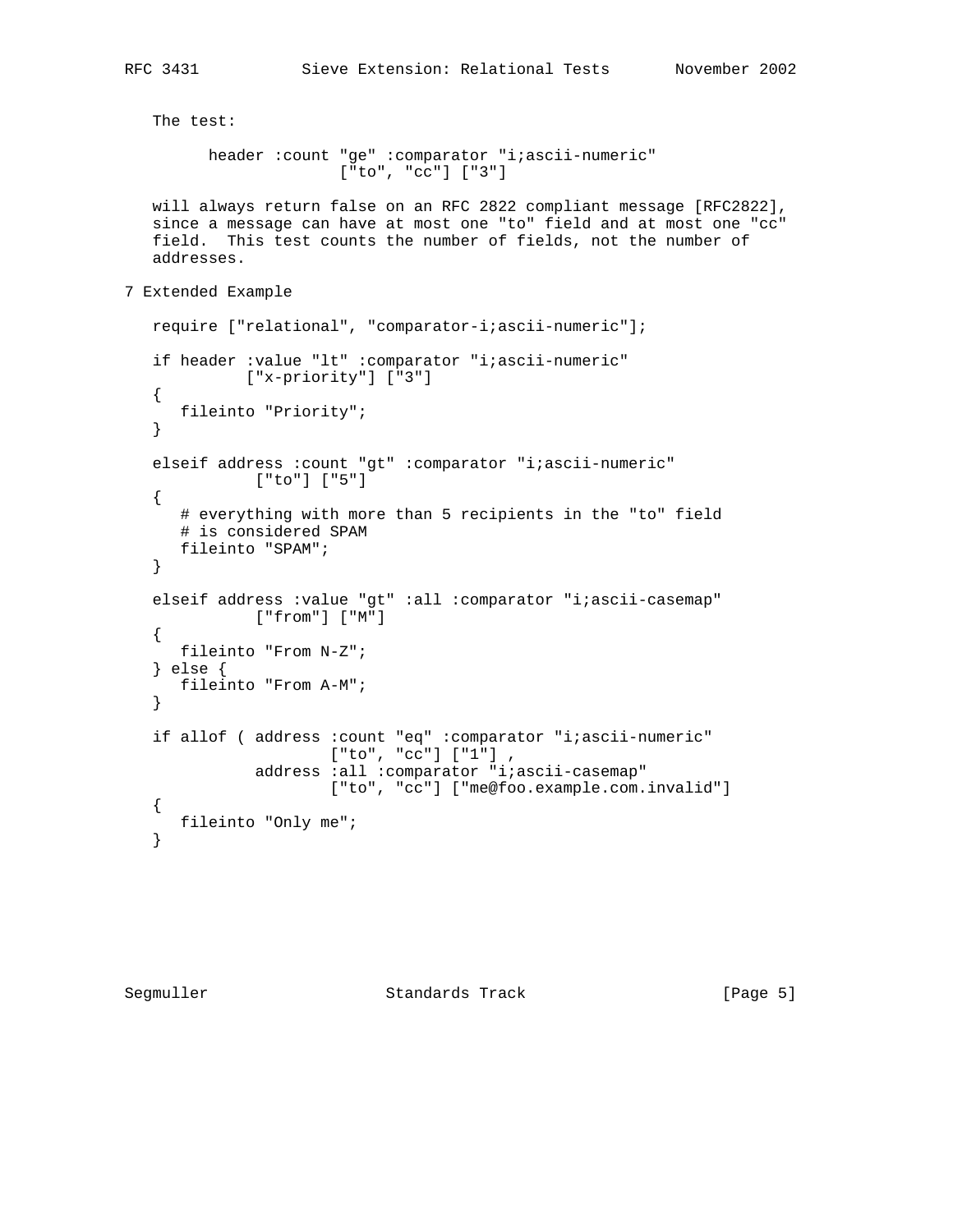8 IANA Considerations

 The following template specifies the IANA registration of the Sieve extension specified in this document:

 To: iana@iana.org Subject: Registration of new Sieve extension

 Capability name: RELATIONAL Capability keyword: relational Capability arguments: N/A Standards Track/IESG-approved experimental RFC number: this RFC Person and email address to contact for further information: Wolfgang Segmuller IBM T.J. Watson Research Center 30 Saw Mill River Rd Hawthorne, NY 10532

Email: whs@watson.ibm.com

 This information should be added to the list of sieve extensions given on http://www.iana.org/assignments/sieve-extensions.

9 References

- 9.1 Normative References
	- [SIEVE] Showalter, T., "Sieve: A Mail Filtering Language", RFC 3028, January 2001.
	- [Keywords] Bradner, S., "Key words for use in RFCs to Indicate Requirement Levels", BCP 14, RFC 2119, March 1997.
	- [ABNF] Crocker, D., "Augmented BNF for Syntax Specifications: ABNF", RFC 2234, November 1997.
	- [RFC2822] Resnick, P., "Internet Message Format", RFC 2822, April 2001.

9.2 Non-Normative References

 [ACAP] Newman, C. and J. G. Myers, "ACAP -- Application Configuration Access Protocol", RFC 2244, November 1997.

Segmuller Standards Track [Page 6]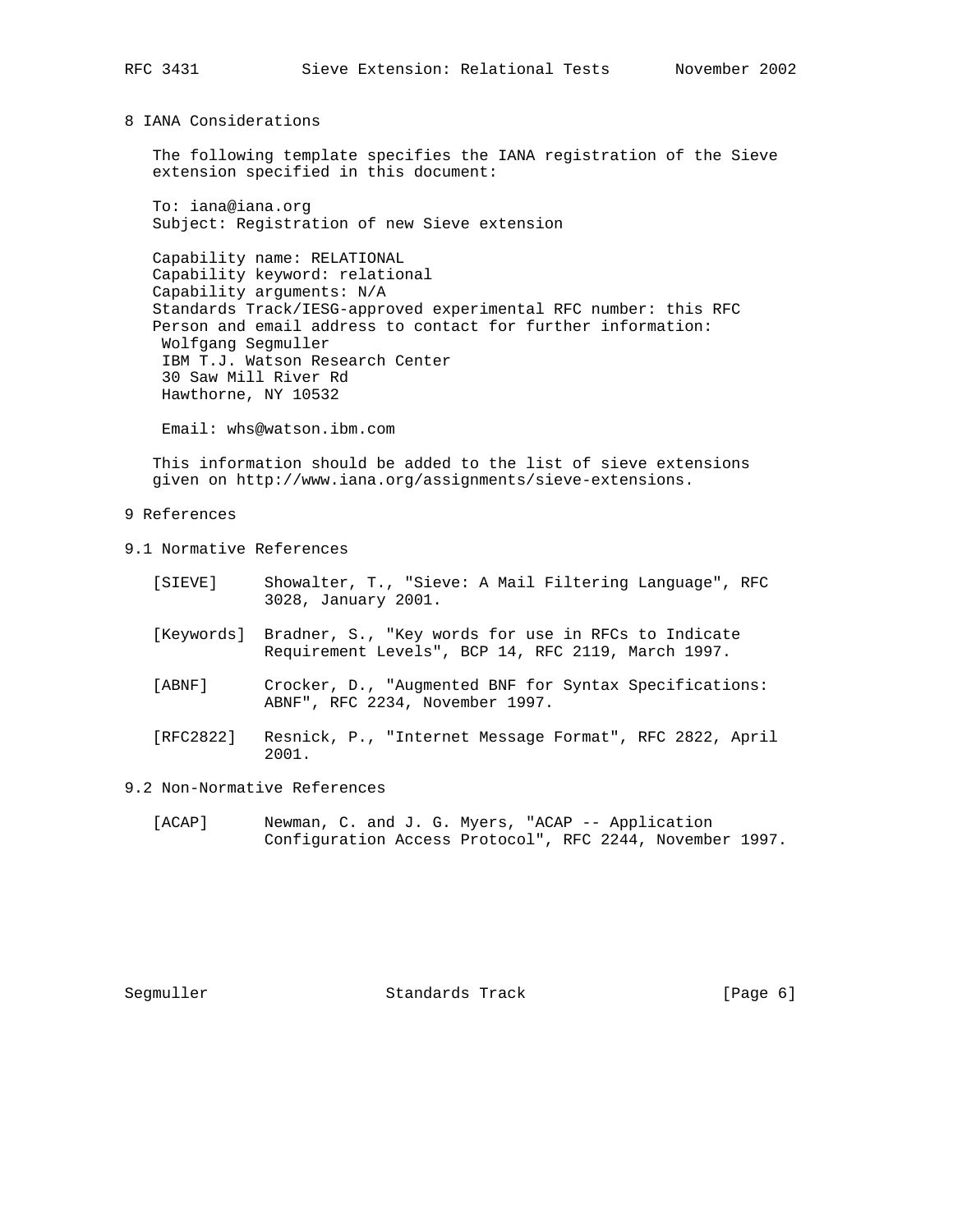10 Author's Address

 Wolfgang Segmuller IBM T.J. Watson Research Center 30 Saw Mill River Rd Hawthorne, NY 10532

EMail: whs@watson.ibm.com

Segmuller Standards Track [Page 7]